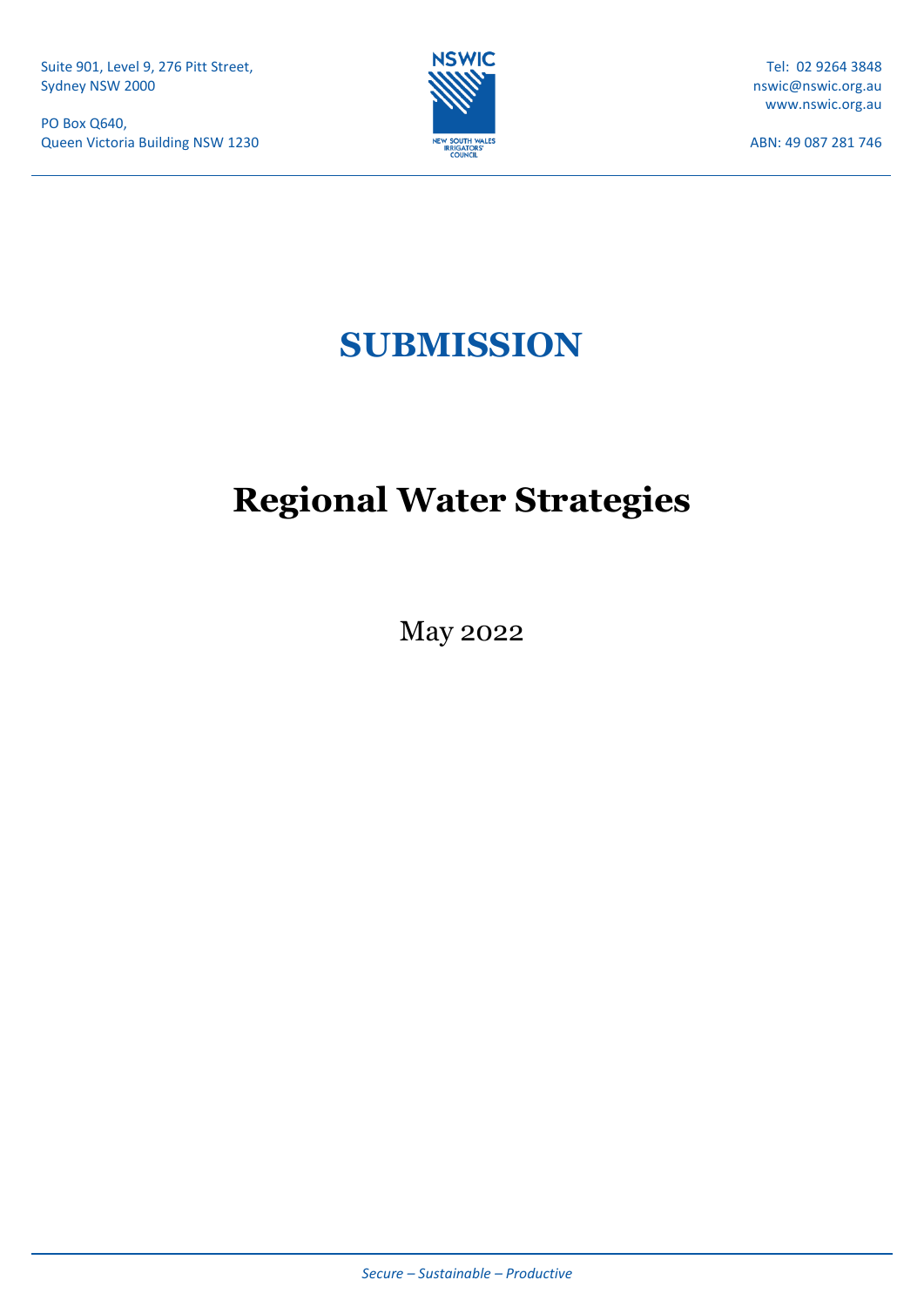

# **NSW Irrigators' Council**

The NSW Irrigators' Council (NSWIC) is the peak body representing irrigation farmers and their communities in NSW. NSWIC has member organisations in every inland valley of NSW, and several coastal valleys. Through our members, NSWIC represents over 12,000 water access licence holders in NSW who access regulated, unregulated and groundwater systems.

NSWIC members include valley water user associations, food and fibre groups, irrigation corporations and commodity groups from the rice, cotton and horticultural industries. NSWIC engages in advocacy and policy development on behalf of the irrigation farming sector. As an apolitical entity, the Council provides advice to all stakeholders and decision makers.

NSWIC welcomes this opportunity to provide a submission. NSWIC sees this as a valuable opportunity to provide expertise from our membership to inform the response. Each member reserves the right to independent policy on issues that directly relate to their areas of operation, expertise or any other issues that they deem relevant.

# **Irrigation Farming**

Irrigation provides more than 90% of Australia's fruit, nuts and grapes; more than 76% of vegetables; 100% of rice and more than 50% of dairy and sugar (2018-19).

Irrigation farmers in Australia are recognised as world leaders in water efficiency. For example, according to the Australian Government Department of Agriculture, Water and the Environment:

"*Australian cotton growers are now recognised as the most water-use efficient in the world and three times more efficient than the global average*" 1

*"The Australian rice industry leads the world in water use efficiency. From paddock to plate, Australian grown rice uses 50% less water than the global average."<sup>2</sup>*

Our water management legislation prioritises all other users before agriculture (critical human needs, stock and domestic, and the environment with water to keep rivers flowing), meaning our industry only has water access when all other needs are satisfied. Our industry supports and respects this order of prioritisation. Many common crops we produce are annual/seasonal crops that can be grown in wet years, and not grown in dry periods, in tune with Australia's variable climate.

Irrigation farming in Australia is also subject to strict regulations to ensure sustainable and responsible water use. This includes all extractions being capped at a sustainable level, a hierarchy of water access priorities, and strict measurement requirements.

<sup>1</sup> <https://www.agriculture.gov.au/ag-farm-food/crops/cotton>

<sup>2</sup> <https://www.agriculture.gov.au/ag-farm-food/crops/rice>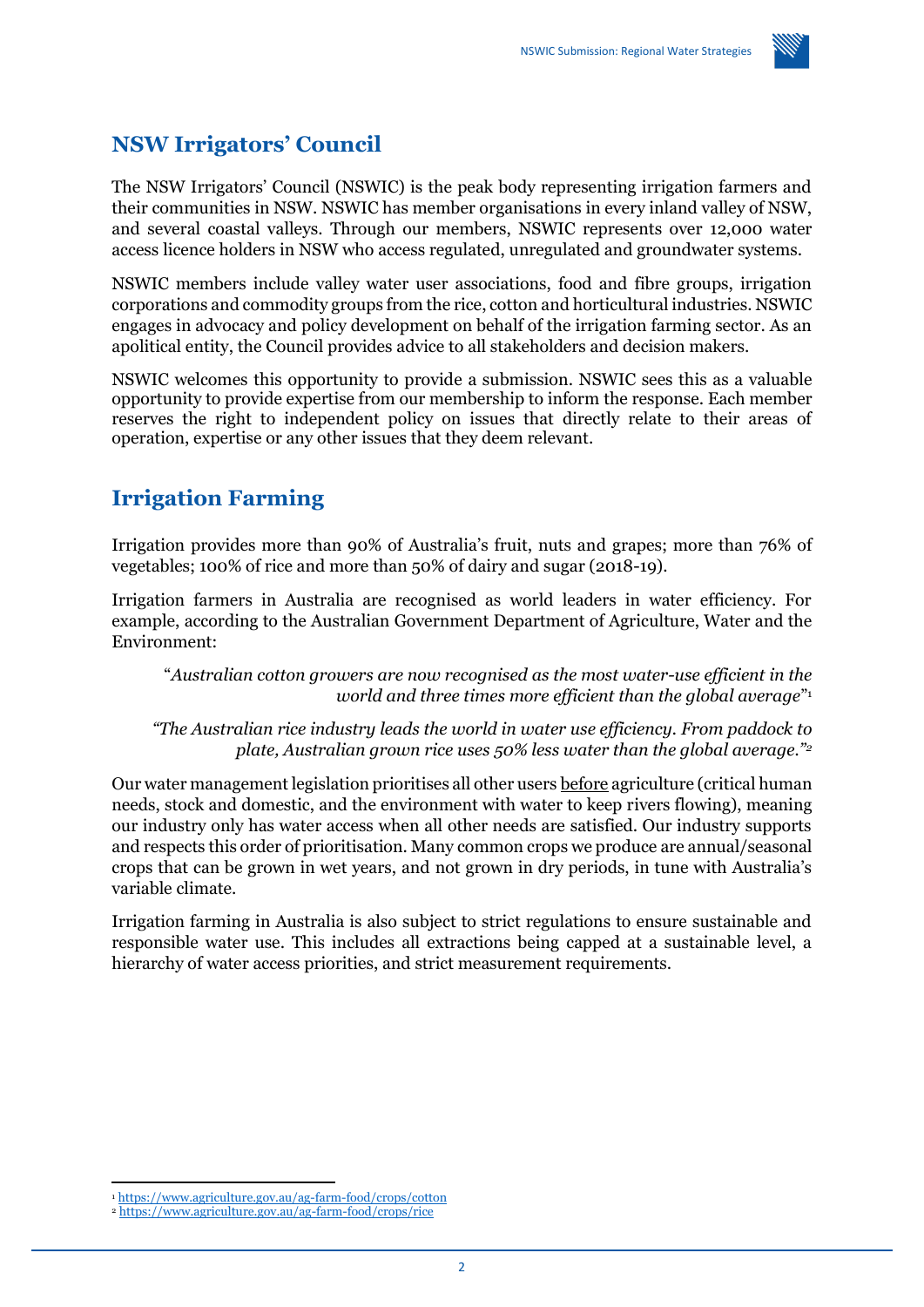

# **Executive Summary**

- NSWIC has formally identified climate change as one of the greatest risks to water security for irrigated agriculture in NSW.
- The RWS must recognise that irrigated agriculture is a vital part of the state and national economy, a backbone for many communities in NSW, and a critical food and fibre supplier to Australia and beyond – and seek to meaningfully serve its water security.
- NSWIC has concerns with the climate scenario modelling used in the RWS, including the relevant planning horizon and how this may be used.
- Specifically, NSWIC has significant concerns regarding the usefulness of, and reliance on, RPC8.5 – a scenario generally agreed as 'unlikely' - as the foundation for consultation on appropriate climate response options in the RWS. RCP8.5 assumes (i) no global response to reducing emissions, (ii) 6.5 times the level of coal usage, and (iii) population growth continuing at the current rate – assumptions which all do not hold true.
- NSWIC recommends that the RWS appropriately considers a range of climate scenarios, including transparency of their likelihoods, in order to be best-practice and fit-for-purpose.
- NSWIC is of the position that the RWS has a role to communicate how water sharing arrangements already respond to climate variability and change, to prevent misunderstandings, ensure informed consultation, and contribute to improving water literacy.
- NSWIC recommend that the RWS should involve investigations into the trend of reduced water licence reliability, including the extent and drivers, and develop options which aim to protect and preferably restore the reliability of water licences.
- NSWIC seeks that RWS include cost assessments of options, including how much would be proposed to be passed onto water users. Consideration should be given to whether a reconsideration of cost-sharing approaches needs to be considered as climate change becomes more of an 'impactor' in terms of driving decision-making around expenditure.
- The RWS should include the immediate priorities for the region particularly for the Murray and Murrumbidgee, the significant risks posed by the Basin Plan could completely further re-shape the water landscape for the region.

For specific valley/region-level feedback, we refer to the submissions of our member organisations<sup>3</sup> in their respective regions.

<sup>3</sup> <https://www.nswic.org.au/members/>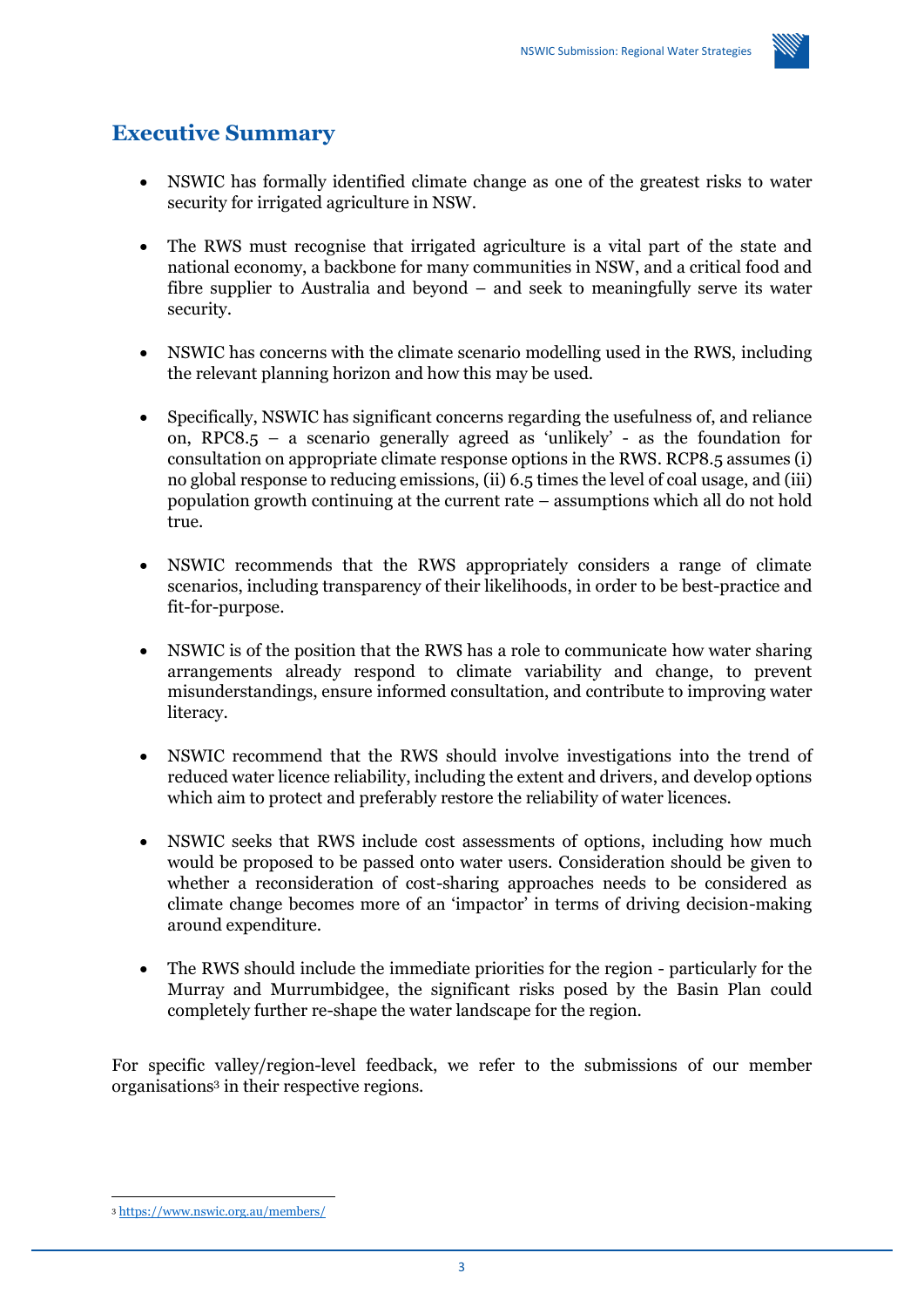

# **Background**

The NSW Department of Planning and Environment (DPE) is preparing 12 Regional Water Strategies (RWS). These strategies aim to assist water management over the next 20-40 years by delivering five objectives:

- 1. Deliver and manage water for local communities
- 2. Enable economic prosperity
- 3. Recognise and protect Aboriginal water rights, interests and access to water
- 4. Protect and enhance the environment
- 5. Maintain affordability <sup>4</sup>

While RWS are non-statutory, they are likely to inform policy and planning instruments, potentially initiating review and amendment to existing Water Sharing Plans (WSP). 5

NSWIC acutely recognise the significant impacts climate change is already having on water availability, as well as being aware that irrigators are the first water users to miss out when availability is limited. In fact, NSWIC has formally identified climate change as one of the greatest risks to irrigated agriculture in NSW.

Whilst this submission is provided within the context of the public exhibition of this latest tranche of draft RWS (including for the Murray, Murrumbidgee and South Coast regions), this submission is intended to provide a state-wide response relevant to RWS more broadly. This submission is in addition to earlier submissions provided by NSWIC on RWS.

# **Submission**

## RWS need to value and support irrigated agriculture

The NSW irrigation industry is a vital part of the state and national economy, a backbone for many communities in NSW, and a critical food and fibre supplier to Australia and beyond.

A recent report commissioned by the Natural Resources Access Regulator (NRAR) estimated irrigated agricultural production in NSW to be worth between  $$3.1 - 4.4$  billion per annum (or a five-year average of \$3.5 billion). The sector also provides vital flow-on economic benefits for regional economies worth an estimated further  $\hat{\mathbf{\hat{s}}}_{1.75}$  billion annually<sup>6</sup> - i.e. the report found that "*using an illustrative flow-on multiplier of 1.5 suggests that for GVIAP of \$3.5 billion, the total direct and flow-on impact from irrigated agricultural production alone (that is supported by water access entitlements across the state) would be \$5.25 billion*".

NSWIC is concerned that the RWS to date have not gone far enough to recognise the importance of irrigation to the state and communities, nor present options that would meaningfully contribute to ensuring the long-term viability, security and productivity of irrigated agriculture in NSW. Whilst the emphasis on town water supply is strongly supported by NSWIC as critically important, and an area that notably requires attention in many parts of regional NSW, there has not been due consideration given to options for the water security of the industries upon which those same communities depend. In addition to the other water

- <sup>5</sup> [The relationship between regional water strategies, water sharing plans and water resource plans fact sheet \(nsw.gov.au\)](https://water.dpie.nsw.gov.au/__data/assets/pdf_file/0003/501546/relationship-between-rws-and-wsp-fact-sheet.pdf) [page 2]
- <sup>6</sup> [https://www.nrar.nsw.gov.au/news/report-values-nsw-water-access-licences-at-\\$29-billion](https://www.nrar.nsw.gov.au/news/report-values-nsw-water-access-licences-at-$29-billion)

<sup>4</sup> [The relationship between regional water strategies, water sharing plans and water resource plans fact sheet \(nsw.gov.au\)](https://water.dpie.nsw.gov.au/__data/assets/pdf_file/0003/501546/relationship-between-rws-and-wsp-fact-sheet.pdf) [page 1]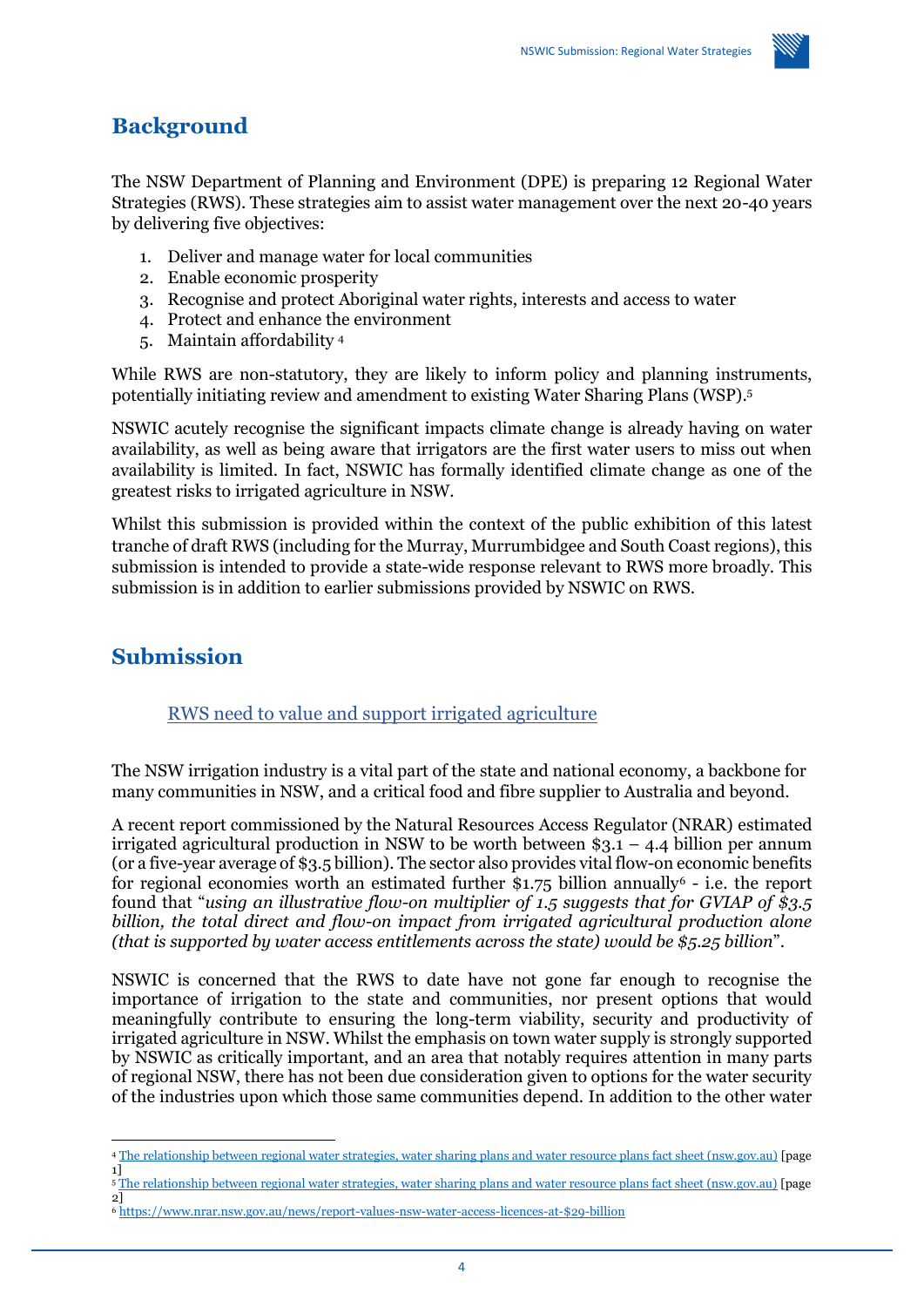

users, NSWIC would like to see greater emphasis on options to maintain water security for agriculture.

The NSW government working to at least maintain, if not improve, water security for irrigation (within the agreed limits on water diversions – i.e. the SDLs) should be seen as a matter of importance beyond just the irrigation sector – given the significance to the broader economy, local communities and food/fibre supply.

NSWIC recommend that the NSW Government, in partnership with the irrigation industry, develop a long-term vision for the irrigated agriculture sector in NSW, and in turn, for that vision to be served by the RWS.

#### *Recommendation:*

*RWS to recognise the importance of irrigated agriculture, and include further consideration of options to support it's long-term viability, security and productivity.* 

*NSW Government to work with the irrigated agriculture industry to develop a long-term vision for the irrigation sector in NSW, and have that vision supported by the RWS.* 

## Climate Scenario Modelling

NSWIC has concerns with the climate scenario modelling used in the RWS, including the relevant planning horizon and how this may be used.

Specifically, NSWIC has significant concerns regarding the usefulness of, and reliance on,  $RPC8.5 - a$  scenario generally agreed as 'unlikely' - as the foundation for consultation on appropriate climate response options in the RWS (particularly where the RWS planning horizon is 20-40 years (2040-2060), not 40-70 years (2060 to 2090)).

## **Background**

Water management is based on analysis of temperature, rainfall, and climate data recorded over the last 130 years. In addition to these historical records, development of RWS also considers paleoclimatic data (data reconstructed from before records began – retrieved from ice cores, tree rings, limestone deposits for example), as well as considering current climate change projections <sup>7</sup> NSWIC supports in-principle this multi-faceted approach to RWS development, recognising the value of understanding past and present data, alongside our best predictions for the future.

The RWS guide specifies that the DPE has developed regional climate predictions through NSW and Australian Regional Climate Modelling (NARCliM).<sup>8</sup> NARCliM projections are developed by 'downscaling' Global Climate Models (GCMs) to provide more detailed climate projections than GCMs provide alone.

Adapt NSW, provides further information on NARCliM projections.<sup>9</sup> NARCliM 1.0, released in 2014, was built from The World Climate Research Programme dataset in 2010 (CMIP3), the Intergovernmental Panel on Climate Change (IPCC) 2010 emissions scenario, and four climate models.

<sup>7</sup> Regional water strategies–[guide, September 2020 \(nsw.gov.au\)](https://www.dpie.nsw.gov.au/__data/assets/pdf_file/0005/499748/regional-water-strategies-guide.pdf) [27]

<sup>8</sup> Regional water strategies–[guide, September 2020 \(nsw.gov.au\)](https://www.dpie.nsw.gov.au/__data/assets/pdf_file/0005/499748/regional-water-strategies-guide.pdf) [28]

<sup>9</sup> [Other climate projections available for NSW | AdaptNSW](https://www.climatechange.environment.nsw.gov.au/other-climate-projections-available-nsw)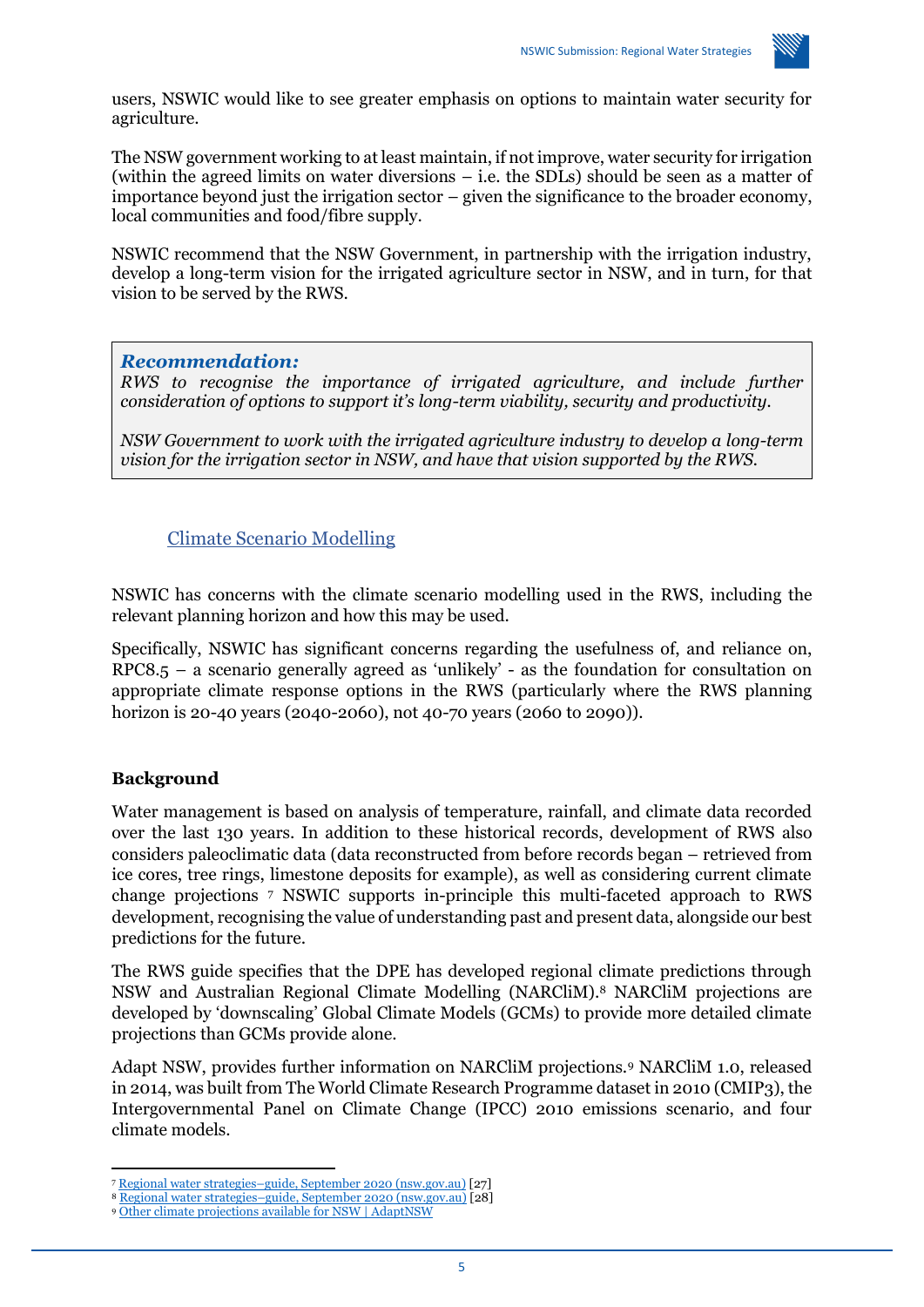

As of 2020, NARCliM 1.0 has been replaced with NARCliM 1.5. According to Adapt NSW, NARCliM 1.5 has been built from:

- Three global climate models (ACCESS1.0, ACCESS1.3, CANESM2);
- 2014 CMIP5 dataset (5<sup>th</sup> assessment IPCC);
- IPCC's revised emissions scenarios (RPC4.5 and RCP8.5 known as *representative concentration pathways*).

The *Representative Concentration Pathways* (RCP) emission scenarios are particularly significant here - referred to extensively in the three climate models and the Fifth Assessment Report by the IPCC. The RCP describe four different pathways of greenhouse gas (GHG) emissions and atmospheric concentrations, air pollutant emissions and land use, and projects each pathways' consequences: 10

- RCP2.6 represents a best-case stringent mitigation scenario, characterised by immediate and collective global action toward climate change. RCP 2.6 predicts that by 2100 the global mean surface temperature could increase to 1.7 degrees Celsius.
- RCP4.5 and RCP6.0 represent intermediate emissions scenarios following two probable courses of global climate mitigation. These predict that by 2100 global mean surface temperature could increase as much as 2.6 and 3.1 degrees Celsius respectively.
- RCP8.5 represents a very high, worst-case GHG emissions scenario assuming that no global response to climate change is taken. This model predicts that by 2100 global mean surface temperature could increase by as much as 4.8 degrees Celsius.

#### **Issue**

NSWIC has been informed that RWS are being developed based on the RCP8.5 model alone.

A sole reliance on the RCP8.5 scenario in developing RWS is undesirable because:

1) Likelihood - The RCP8.5 scenario relied upon was not considered to be a likely scenario at the time of its development, and is considered to be even less so now (detailed below) - a further reliance on this alone is therefore not best practice.

2) Range of Scenarios - While preparing for an absolute worst-case scenario is reasonable, a range of scenarios and their respective likelihoods would be better practice for the purposes of the RWS. Basing the RWS on only a scenario generally agreed to be unlikely will not appropriately serve the purpose of the RWS, and likely have unnecessary undue impacts.

3) Planning Horizon - The appropriate climate change scenarios to be using in the RWS are those within the planning horizon of the RWS.

These reasons are explored further below.

NSWIC emphasises that we have no desire to undermine the legitimacy of climate change planning or minimise the current and future threat to water for all water users – in fact, if what we are experiencing now with 1.2 degrees global warming is any indication, then the prospect of RPC4.5 warming to 2 degrees by 2050 and a little higher at 2100 is alarming enough.

However, NSWIC has significant concerns regarding RPC8.5s usefulness as the foundation for consultation on appropriate climate response options in the RWSs, whose planning horizon is 20-40 years (2040-2060), not 40-70 years (2060 to 2090).

<sup>10</sup> AR5 Synthesis Report - [Climate Change 2014 \(ipcc.ch\)](https://www.ipcc.ch/site/assets/uploads/2018/02/SYR_AR5_FINAL_full.pdf) [57]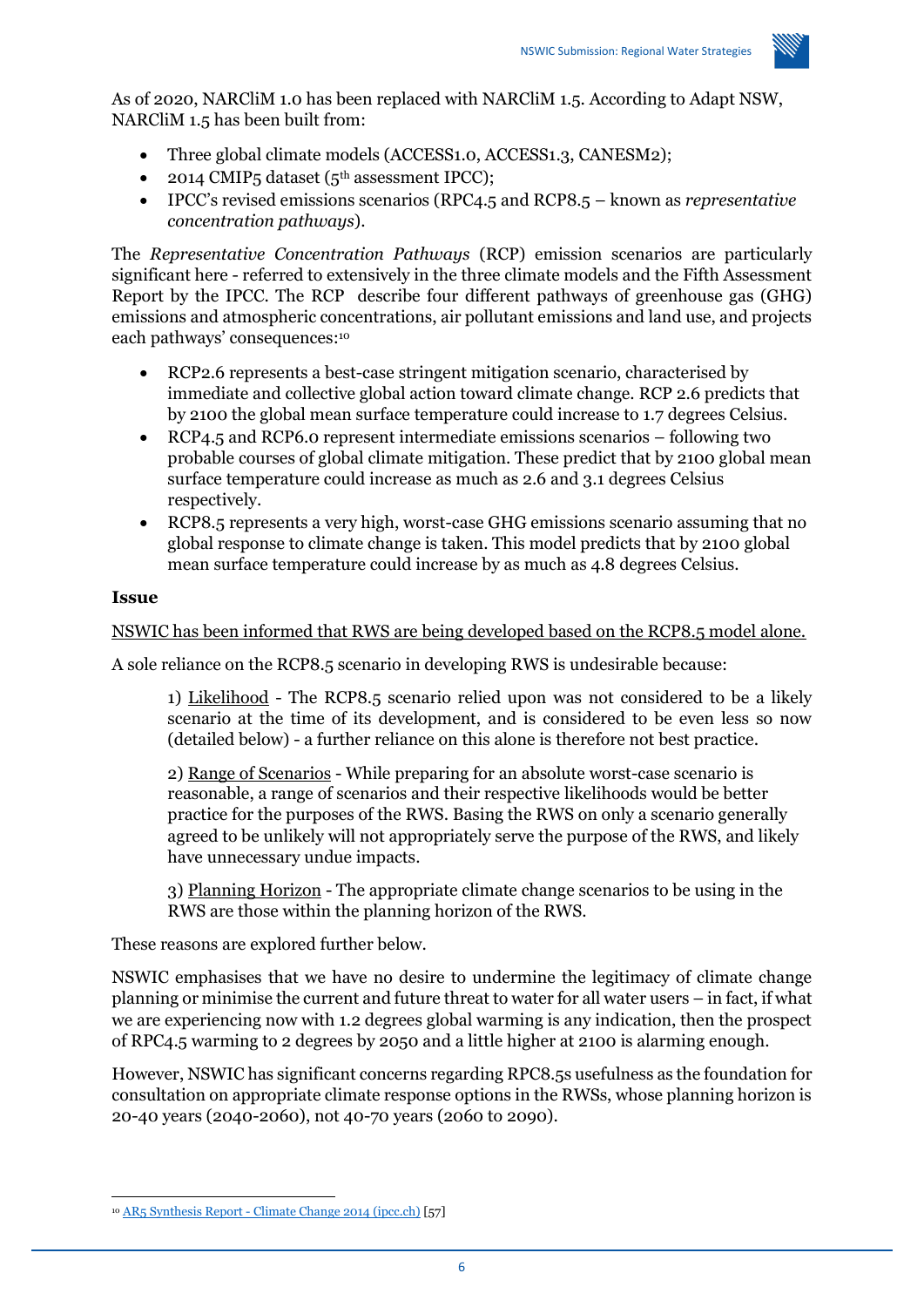

#### **Analysis**

#### (1) Likelihood & (2) Range of Scenarios

Academic literature following this modelling has indicated that while worst-case scenarios should be considered, this does not mean they be considered in isolation, and should not necessarily be deemed as being *likely.<sup>11</sup>*

RCP8.5 assumes (i) no global response to reducing emissions, (ii) 6.5 times the level of coal usage, and (iii) population growth continuing at the current rate.<sup>12</sup> However, contrary to those assumptions:

(i) In 2015, 195 nations signed the Paris Climate Agreement, requiring every country to submit plans on reducing emissions.<sup>13</sup> The EU has increased restrictions on industrial emissions.<sup>14</sup> China and India have significantly increased their reliance on renewable energy.<sup>15</sup> Since 2016, the rate of deforestation in Indonesia has more than halved.<sup>16</sup> While this response is by no means adequate, the worldwide policy response to emissions reduction currently underway has already surpassed the assumptions underpinning the RCP8.5 scenario.

(ii) In the academic literature, it is generally agreed that it is highly unlikely that global coal use will increase 6.5 times. In 2017, the World Energy Outlook (WEO) reported that global coal consumption had peaked in 2013 before beginning to decline, largely due to anti-pollution policies.<sup>17</sup>

(iii) Latest data has indicated that the rate of worldwide population growth has also slowed. At the time of the 2014 IPCC report the world population was increasing by 1.14% each year; the current rate sits at 1%.<sup>18</sup> This again challenges the assumptions underpinning RCP8.5.

A report summarizing the development process behind the RCPs was clear to highlight that exploring a high-end scenario is not irrelevant, but does not mean that the RCP8.5 is a likely scenario.<sup>19</sup> Van Vuuren, lead contributor of this report, has stated in 2019 that this scenario has become even less likely compared to 2008-2011 when it was initially developed.<sup>20</sup> Vuuren stresses that recognising this scenario can be useful, but for transparency, it should be indicated as the high-end scenario it represents.

NSWIC maintains that developing RWS with regard to historically reported information, extrapolated paleoclimatic data and globally recognised climate change projections is important. However, the reliance on this data, must reflect its feasibility, and this must eb transparently explained. NSWIC is concerned that reliance on this scenario in the RWS could be used to inform changes to water management practices based on an absolute worst-case scenario deemed as relatively unlikely, which could unreasonably impacted irrigated agriculture.

<sup>&</sup>lt;sup>11</sup> [The representative concentration pathways: an overview | SpringerLink](https://link.springer.com/article/10.1007/s10584-011-0148-z)

<sup>&</sup>lt;sup>12</sup> Explainer: The high-[emissions 'RCP8.5' global warming scenario \(carbonbrief.org\)](https://www.carbonbrief.org/explainer-the-high-emissions-rcp8-5-global-warming-scenario/)

<sup>13</sup> [The Paris Agreement | UNFCCC](https://unfccc.int/process-and-meetings/the-paris-agreement/the-paris-agreement)

<sup>14</sup> [Q&A: Will the reformed EU Emissions Trading System](https://www.carbonbrief.org/qa-will-reformed-eu-emissions-trading-system-raise-carbon-prices/) raise carbon prices? - Carbon Brief

<sup>15</sup> [Renewable Energy Surges Globally with China and India in the Lead -](https://blog.ucsusa.org/rachel-cleetus/renewable-energy-china-india/) Union of Concerned Scientists (ucsusa.org)

<sup>16</sup> <https://www.globalforestwatch.org/dashboards/country/IDN/?category=forest-change>

<sup>17</sup> [A Study of Long-Term Global Coal Demand \(treasury.qld.gov.au\)](https://s3.treasury.qld.gov.au/files/A-Study-of-Long-Term-Global-Coal-Demand.pdf)

<sup>18</sup> [World Population Growth Rate 1950-2022 | MacroTrends](https://www.macrotrends.net/countries/WLD/world/population-growth-rate#:~:text=World%20-%20Historical%20Population%20Growth%20Rate%20Data%20,%20%201.08%25%20%2069%20more%20rows%20)

<sup>19</sup> [The representative concentration pathways: an overview | SpringerLink](https://link.springer.com/article/10.1007/s10584-011-0148-z)

<sup>20</sup> Explainer: The high-[emissions 'RCP8.5' global warming scenario \(carbonbrief.org\)](https://www.carbonbrief.org/explainer-the-high-emissions-rcp8-5-global-warming-scenario/)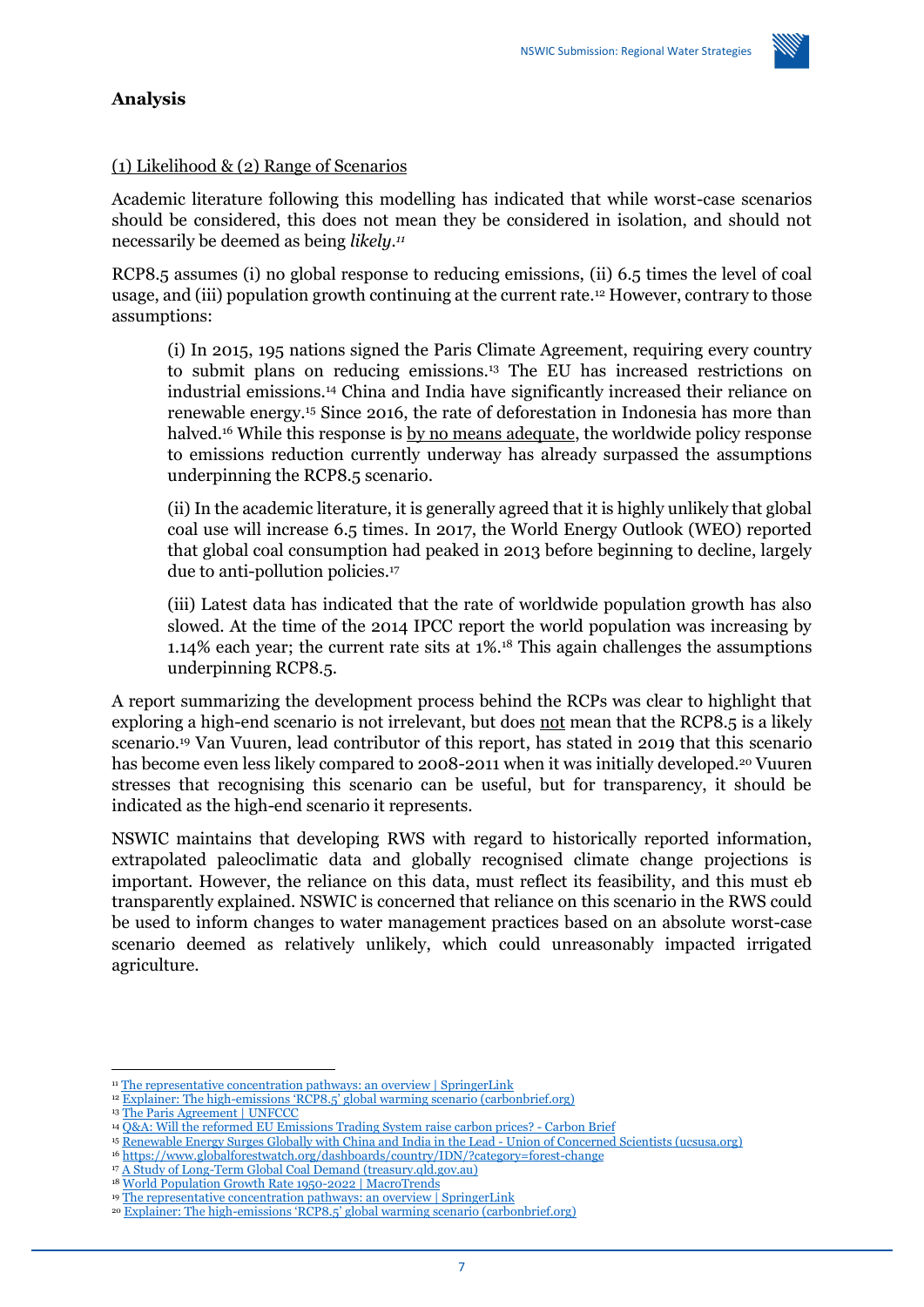

#### (3) Climate Planning Horizon

The appropriate climate change scenarios to be using in the RWS are those within the planning horizon of the RWS. It remains unclear whether the extreme climate change scenario presented is possible in the RWS' 20 to 40-year planning horizon (i.e., 2050), or what might occur in a 60 to 90-year horizon, (i.e., by 2100). This distinction matters.

Both the high RPC8.5 and moderate RPC4.5 scenarios reflect the current rate of emissions growth and global warming, and both indicate warming of about 2 degrees by 2050. This would suggest the worst-case climate change scenarios in the RWS should be those within the RWS planning horizon, i.e. what might be expected if the planet warms by 2 degrees.

If the RWS climate scenarios are based on RPC8.5 at 2090, not 2050, however, then this scenario is not fit for purpose as a guide to the worst-case scenario that is possible within the RWS planning 20 to 40 years planning horizon.

#### *Recommendation:*

*i) The RWS appropriately considers a range of climate scenarios, including transparency of their likelihoods. The RWS should include the low (RPC2.6), moderate (RPC4.5) and high (RCP8.5) worst-case no policy response scenarios, plus the policy response outlooks, for context and easy comparison.*

*ii) The RWS must be explicitly transparent that the global climate model relied upon in its development represents a worst-case, albeit unlikely scenario, and that it's likelihood should be recognised in its utilisation.*

*iii) The RWS should consider updating its models to the more refined SSP worst-case, no policy response series used in the most recent IPCC assessment reports.*

*iv) Clarification is needed in the RWS whether the climate scenarios are based on RPC8.5 at 2050 or at 2100. The appropriate climate change scenarios to be using in the RWS are those within the planning horizon of the RWS.*

## RWS to explain how climate change is already factored in

NSWIC is concerned by a common public perception that (mistakenly) believes climate change is not already factored into water sharing. This presents a serious risk of unnecessary public concern, as well as a risk of additional measures which would exacerbate the impacts of climate change on water users beyond the already significant impacts.

NSWIC is of the position that the RWS has a role to communicate how water sharing arrangements respond to climate variability and change.

#### *Water allocations respond to climate variability and change*

The volume of water that water entitlement holders can access is determined through an Available Water Determination (AWD), or commonly known as a water allocation. Given water availability is variable, water allocations vary each year, based on the rules set out in the relevant WSP and based on the water available, and forecast to be available, in the water source.

This means that a water licence does not guarantee a fixed volume of water, but rather, it is a share of what water becomes available to that licence category up to the volume specified in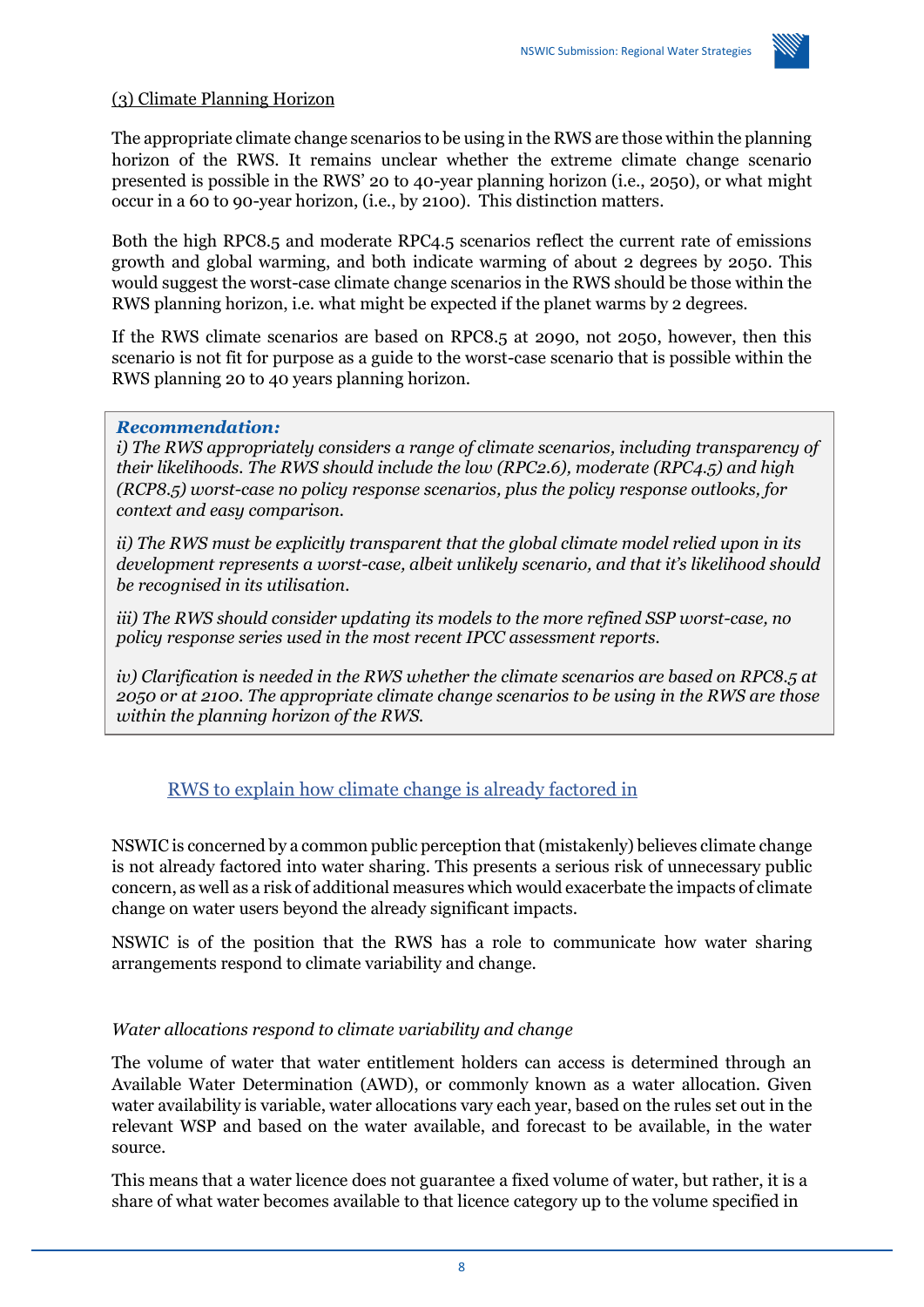

the licence. For example, whilst a farmer may have a 10ML water licence, a 30% allocation in a given year means they effectively can only take 3ML. If they have a 0% allocation, they cannot take any water and that licence is effectively 'switched off' in that season.

AWDs are based on factors including:

- Dam storage levels and how much water unused from previous years is carried over in public storages;
- The condition of the catchment and river system river (wet/dry) and forecast inflows;
- The estimated volume required to run the river, including end of system flows, transmission losses and evaporation losses; and,
- Other requirements, such as storage reserves and environmental water allowances.

AWDs are also based on a hierarchy or order of priority of water users, which is outlined in the *Water Management Act 2000* (NSW). Under normal circumstances, this means the needs of the environment (ie, water to ensure rivers run) are the highest priority, followed by basic landholder rights, town water supply and stock & domestic licences, and then high security water licences (typically for permanent plantings such as orchards or vineyards), and finally, last in line is lower security licences (which are typically used for annual crops like cotton or rice).

During extreme events, such as droughts, critical human water needs (i.e. town drinking water) becomes highest priority, then the needs of the environment, followed by stock, highsecurity licences, and still last in line (and only if any water is left over, which it typically is not) are the lower security licences like general-security.

The allocation process ensures that high priority water requirements for the next 24 months can be met (including carryover). This means State water managers must be confident enough water will be available to meet high priority needs 'next year' – including environmental needs prescribed by Water Sharing Plans; basic landholder rights and high priority licences (domestic and stock, town water supply); and, high security licences and water carried over in general security accounts – before further allocation to general security licences 'this year'.

This system ensures that 'high priorities' needs are met first, before any **leftover water** (if any) gets allocated for 'lower priority' needs such as growing annual crops. The irrigation industry respects this hierarchy of priority, despite being at the bottom.

NSWIC also understands that the bulk access regime in the WSP takes account of the full climatic record available to DPE, including in determining the limits to the availability of water and the long term average annual extraction limit (LTAAEL), and the priorities according to which allocations must be adjusted if extraction limits are exceeded. NSWIC understands that this is based on modelling of inflows and extraction over the full climate record held by the Department up to the date of finalisation of the relevant hydrologic model, and that as further climate information becomes available during the term of the plan, the LTAAEL model (and LTAAEL) is updated.

This situation is not well understood by the general public, and it would be of value for the RWS to include more detailed explanations of these processes, and data on how this is already playing out (i.e. long-term declines on water entitlement reliability). NSWIC will shortly be publishing a report on this subject. Ensuring a common base-level of understanding of the status quo is critical to considering further options.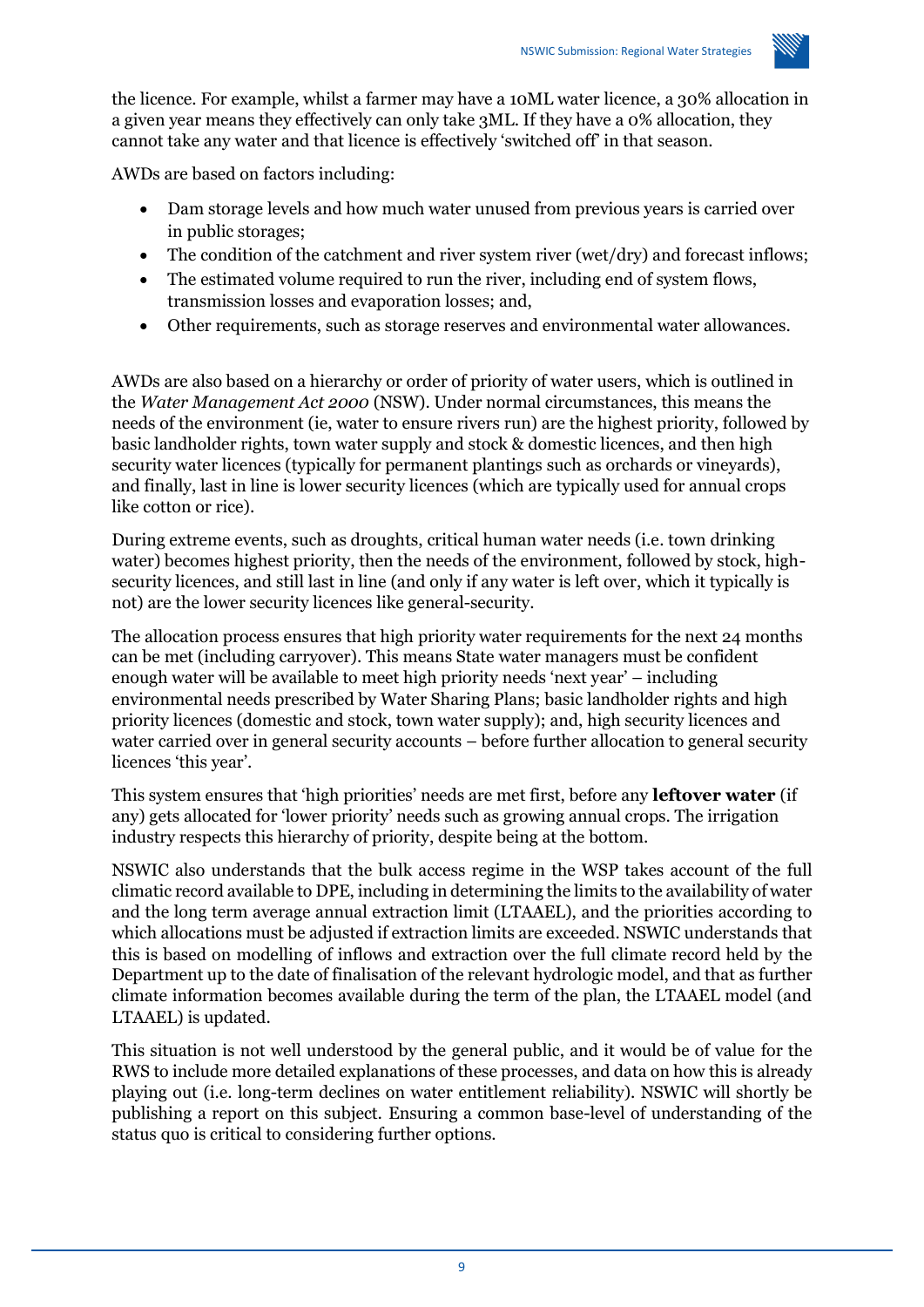

#### *Chief Scientist Review*

NSWIC draws attention to the NSW Chief Scientist & Engineer review of the adequacy of water-related data collections and its capabilities from 2020. <sup>21</sup> Whilst this report recognised the well-established need to incorporate climate change in water resource planning,<sup>22</sup> it identified it as an area of science which is still developing, and that further work is required to continuously improve the methods. In particular, at that point in time, it was recommended that the method is not yet able to be used to underpin water planning/allocation decision making, as the levels of uncertainty are too great.

If, in future, there is a desire to use such methods for water planning/allocation decision making – clear demonstration would be required to ensure this finding is addressed, and that it is fit-for-purpose.

The report additionally recommends that all NSW water data, in its collection, processing and use is entirely transparent. *This transparency also encompasses the data sources, gaps and uncertainties used in models and business cases for plans and investment decisions*. 23 NSIWC supports this recommendation.

#### *Recommendation:*

*i) That the RWS clearly communicates existing mechanisms in current water sharing arrangements to manage water resources with consideration to climate change.* 

*ii) That the RWS includes analysis of how the above current water sharing arrangements are impacting water security for entitlement holders (i.e. in terms of entitlement reliability).* 

## Protecting reliability and ensuring usage to SDLs

## **Reliability**

There is now a definite and observable trend of a declining reliability of water entitlements (ie. a long-term trend of less water allocated to water licences). For example, our analysis shows irrigators in the NSW Murray were allocated, on average, 81% of their general-security licence volume before the Millennium Drought but now their licence reliability is only around 48%. Similarly in the Namoi valley in the northern Murray-Darling Basin, reliability has declined from 77% to around 39%.

Whilst climate (i.e. a definite observable trend of reduced inflows) is partly attributable, this is also the product of rule changes which cumulatively erode reliability.

There is currently missed opportunity for the RWS to involve investigations into the trend of reduced water licence reliability, including the extent and drivers, as well as options to address the trend. This is at the heart of water security for irrigated agriculture.

<sup>21</sup> [Water-Data-Review.pdf \(nsw.gov.au\)](https://www.chiefscientist.nsw.gov.au/__data/assets/pdf_file/0003/337503/Water-Data-Review.pdf)

<sup>22</sup> [Water-Data-Review.pdf \(nsw.gov.au\)](https://www.chiefscientist.nsw.gov.au/__data/assets/pdf_file/0003/337503/Water-Data-Review.pdf) [page 10]

<sup>&</sup>lt;sup>23</sup> [Water-Data-Review.pdf \(nsw.gov.au\)](https://www.chiefscientist.nsw.gov.au/__data/assets/pdf_file/0003/337503/Water-Data-Review.pdf) [page 2]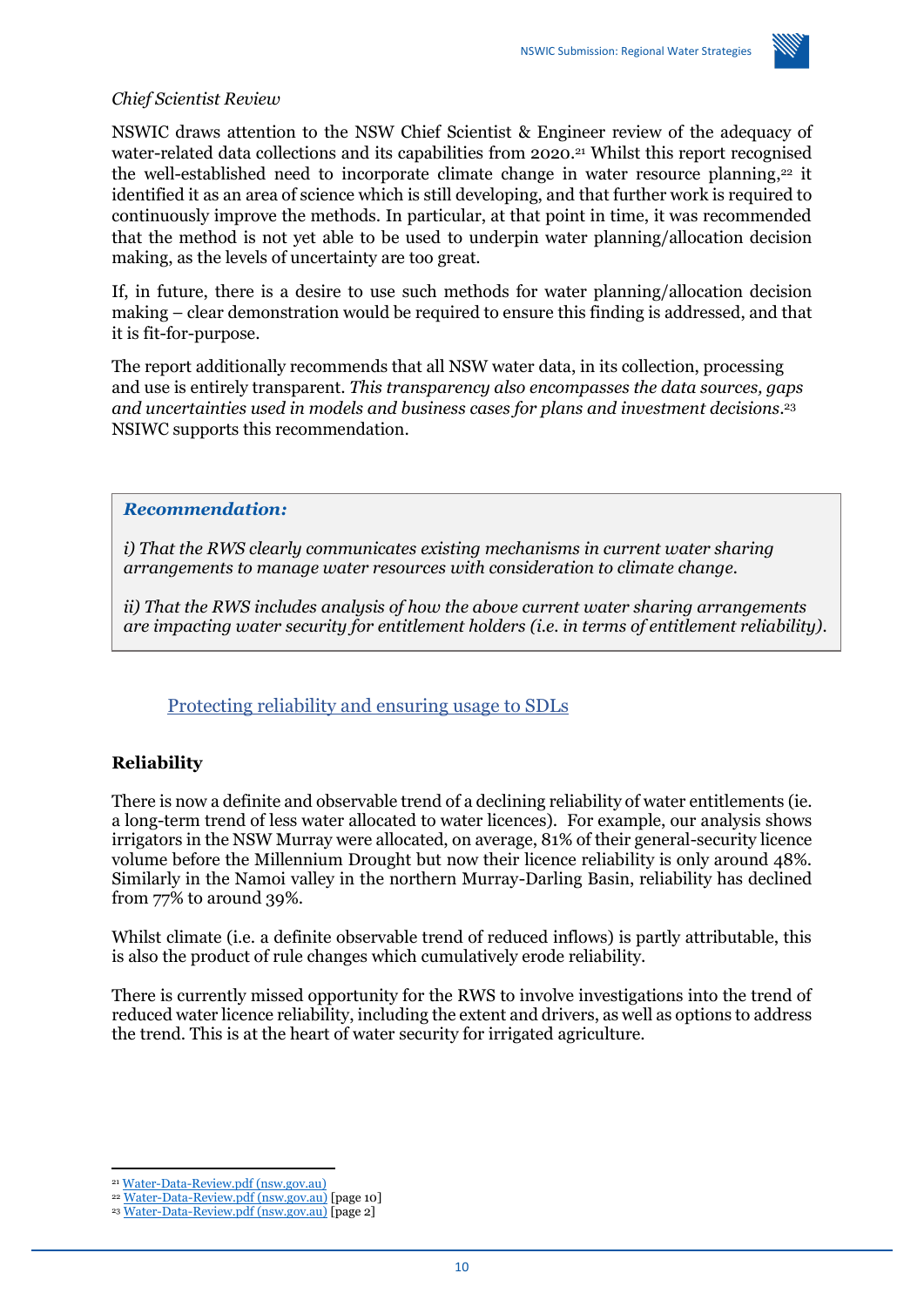

#### *Recommendation:*

*i) The RWS should involve investigations into the trend of reduced water licence reliability, including the extent and drivers. This is a key part of data for both agricultural and environmental water entitlement holders, but also for water managers to understand these trends.* 

*ii) The RWS to develop options which aim to protect and preferably restore the reliability of water licences.*

*iii) Options considered by the RWS must be the subject of a reliability impact assessment. This is in order to quantify any impact, and if so, attribute it's drivers/causes, and compensate according to the risk assignment framework outlined in legislation (Sch 3A, Water Act 2007).* 

*NSWIC holds the firm position that otions presented in the RWS must not impact the yield / reliability of water entitlements.*

#### **Underusage**

NSWIC is concerned by reports which show a trend of underusage against SDLs. The *MDBA report "Analysing trends in water use in the southern Murray-Darling Basin"* found this to be in the order of 375GL/y<sup>24</sup> - specifically*:*

*"The seven year transition period showed a trend that use under the Cap on diversions was less than the Cap limits in a number of valleys, as surface water accounting 'credits' were accumulating. The same trend was also apparent in the trial sustainable diversion limit accounts" 25*

Whilst "*this is not surplus water available for redistribution*", it is a product of factors such as "*state water allocation policies*" which impacts whether use is above or below limits.<sup>26</sup> NSWIC recommend that NSW actions the recommendation by the MDBA for further work to break down the underuse volume further to identify its key components – a critical first step to addressing the issue.

NSWIC see scope for the RWS to consider options to ensure water users can, and are, using up to the SDLs. For example, optimising water usage in wetter years such as the current conditions.

#### *Recommendation:*

*i) RWS to investigate options to stimulate usage up to the SDL in circumstances where usage is found to be significantly below the SDL.* 

<sup>24</sup> [https://www.mdba.gov.au/sites/default/files/pubs/trends-in-water-use-relative-to-the-sustainable-diversion](https://www.mdba.gov.au/sites/default/files/pubs/trends-in-water-use-relative-to-the-sustainable-diversion-limit%28SDL%29-in-the-southern-murray-darling-basin-2020-full-report.pdf)[limit%28SDL%29-in-the-southern-murray-darling-basin-2020-full-report.pdf](https://www.mdba.gov.au/sites/default/files/pubs/trends-in-water-use-relative-to-the-sustainable-diversion-limit%28SDL%29-in-the-southern-murray-darling-basin-2020-full-report.pdf) <sup>25</sup> [https://www.mdba.gov.au/sites/default/files/pubs/trends-in-water-use-relative-to-the-sustainable-diversion](https://www.mdba.gov.au/sites/default/files/pubs/trends-in-water-use-relative-to-the-sustainable-diversion-limit%28SDL%29-in-the-southern-murray-darling-basin-2020-full-report.pdf)[limit%28SDL%29-in-the-southern-murray-darling-basin-2020-full-report.pdf](https://www.mdba.gov.au/sites/default/files/pubs/trends-in-water-use-relative-to-the-sustainable-diversion-limit%28SDL%29-in-the-southern-murray-darling-basin-2020-full-report.pdf)

<sup>&</sup>lt;sup>26</sup> Ibid.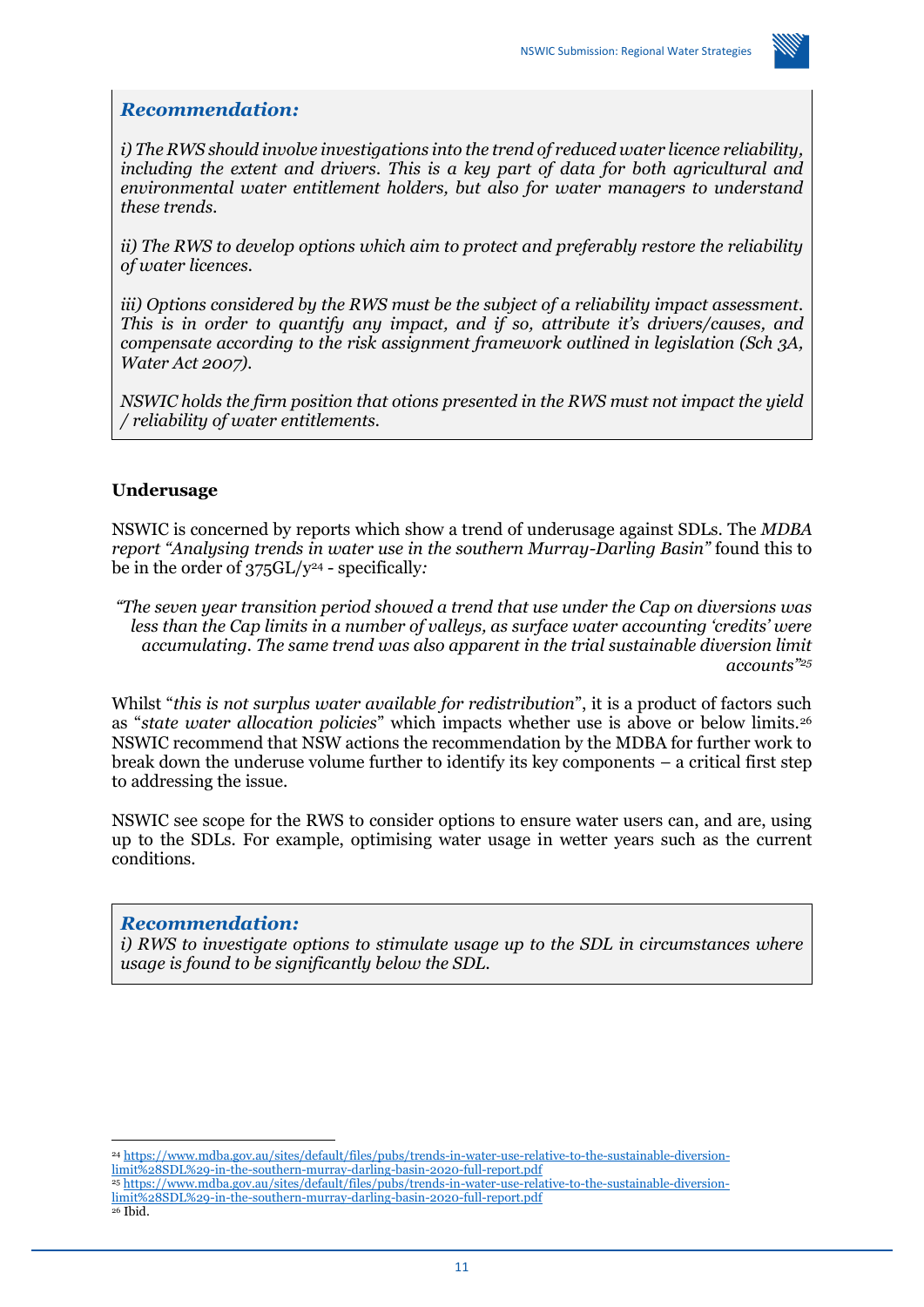

## RWS within broader policy context

The RWS are being developed within the context of a complex and multi-layered architecture of water planning and policy instruments in NSW and the Basin.

NSWIC is of the position that the RWS must be consistent with these other instruments (i.e. avoid duplication, inconsistencies, or contradictions). For example, NSWIC has concerns regarding the compatibility of some options with the Basin Plan (i.e. regarding PEW).

The RWS should explore the range of instruments already available to deal with the climatic extremes it seeks to address (to avoid duplication, and ensure shared understanding in the public consideration of options). For example, Water Sharing Plans, Extreme Events Policy, Incidence Response Guides, etc.

NSWIC is particularly concerned that the RWS go beyond their original remit in considering options to 'rebalance' water shares. It is not the role of one Basin states strategic planning instruments to subvert agreed multi-jurisdictional processes. The Basin Plan – as a complex, multi-billion dollar, multi-jurisdictional and federal-led process – was designed to achieve SDLs, and includes a formal review in 2026. That is the formal due-process as agreed by Basin-states, and written into legislation. NSW should remove any options from the RWS that subvert that process by seeking rebalancing between water users.

#### *Recommendation:*

*i) Ensure RWS are compatible with other regulatory instruments, such as the Basin Plan.*

*ii) The RWS to identify the suite of existing instruments available to deal with climatic extremes, such as Water Sharing Plans, Extreme Events Policy, Incidence Response Guides, etc to ensure completeness.* 

*ii)* The RWS to be considered within the context of the Basin Plan – recognising the *existence of SDLs. NSWIC recommends any 're-balancing' discussion to be left to the proper due-process – that is the Basin Plan Review in 2026.*

Cost assessment of options

NSWIC seeks that RWS include cost assessments of options, including how much would be proposed to be passed onto water users.

This is of concern to NSWIC due to the current IPART cost-share ratios falling heavily on water users (under the current 'impactor-pays principle'). For details of exact cost-shares, see the IPART Rural Water Cost-share Review - Table 6.2 (P47) for WAMC customer shares and Table6.3 (P51) for WNSW customer shares.<sup>27</sup>

The most recent IPART Pricing Determination resulted in significant price increases to water users, which is not a sustainable trend, particularly for an industry facing repeated impacts to water availability and thus productivity. NSWIC outlined in a submission to IPART that consideration needs to be given to whether 'climate change' should now be considered the 'impactor' rather than extractive water use, in order to more equitably distribute emerging higher costs of water management associated with shifting patterns of water availability.

<sup>27</sup> <https://www.ipart.nsw.gov.au/sites/default/files/documents/final-report-rural-water-cost-shares-february-2019.pdf>